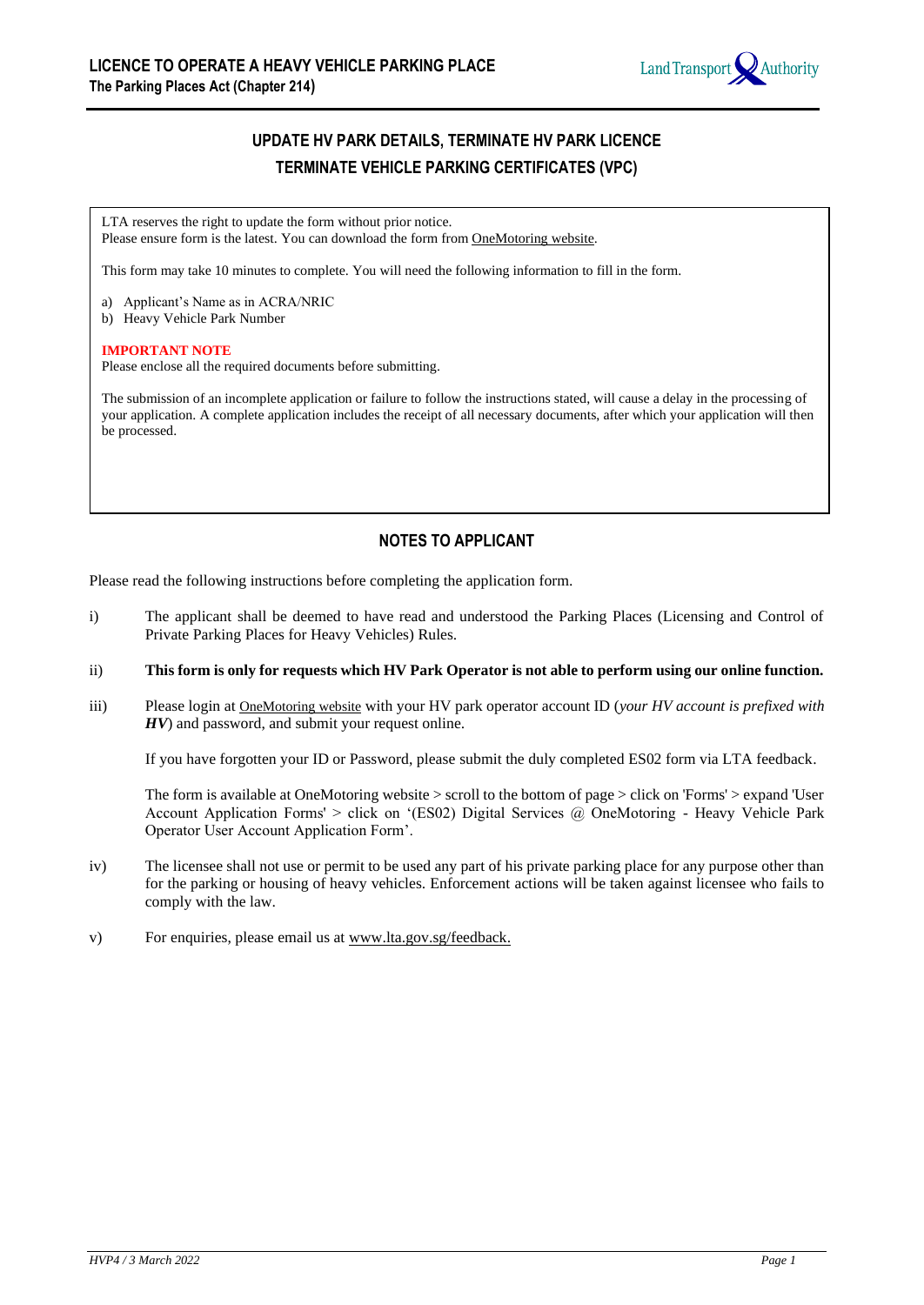

|    |                                                                                               | PART I: PARK OPERATOR DETAILS                                                                                                              |                                                                                           |  |  |  |
|----|-----------------------------------------------------------------------------------------------|--------------------------------------------------------------------------------------------------------------------------------------------|-------------------------------------------------------------------------------------------|--|--|--|
| 1) |                                                                                               | <b>Operator Name:</b>                                                                                                                      |                                                                                           |  |  |  |
| 2) |                                                                                               | <b>HV Park No:</b>                                                                                                                         |                                                                                           |  |  |  |
| 3) |                                                                                               |                                                                                                                                            |                                                                                           |  |  |  |
|    |                                                                                               |                                                                                                                                            |                                                                                           |  |  |  |
| 4) |                                                                                               |                                                                                                                                            |                                                                                           |  |  |  |
| 5) | Mobile No:                                                                                    |                                                                                                                                            | Email Address: [For email correspondence]                                                 |  |  |  |
| 6) |                                                                                               |                                                                                                                                            |                                                                                           |  |  |  |
| 7) |                                                                                               | PART II: TERMINATE HEAVY VEHICLE PARK LICENCE<br>Reason for Termination. Please select ONLY one.<br>Stop operating as a heavy vehicle park | Please ensure all affected vehicle(s) has been assigned VPC at alternative parking place. |  |  |  |
|    |                                                                                               | Moving out of premises<br>Others.                                                                                                          |                                                                                           |  |  |  |
| 8) |                                                                                               | Effective Termination Date:<br>PART III: UPDATE HEAVY VEHICLE PARK DETAILS                                                                 |                                                                                           |  |  |  |
| 9) | Fields to be updated. Please select accordingly.                                              |                                                                                                                                            |                                                                                           |  |  |  |
|    | □                                                                                             |                                                                                                                                            | (NOTE: The Operator's ID as in ACRA or NRIC No. remains unchanged.)                       |  |  |  |
|    | $\Box$                                                                                        | Allow public to enquire your parking spaces availability? (Yes / No)<br>If 'Yes', please indicate the Parking Charges per month:           |                                                                                           |  |  |  |
|    | □                                                                                             |                                                                                                                                            |                                                                                           |  |  |  |
|    | Parking Spaces Availability and Parking Charges will be displayed at our OneMotoring website. |                                                                                                                                            |                                                                                           |  |  |  |
|    | П                                                                                             |                                                                                                                                            |                                                                                           |  |  |  |
|    | П                                                                                             |                                                                                                                                            |                                                                                           |  |  |  |
|    | П                                                                                             |                                                                                                                                            |                                                                                           |  |  |  |
|    | $\Box$                                                                                        |                                                                                                                                            |                                                                                           |  |  |  |
|    |                                                                                               |                                                                                                                                            |                                                                                           |  |  |  |